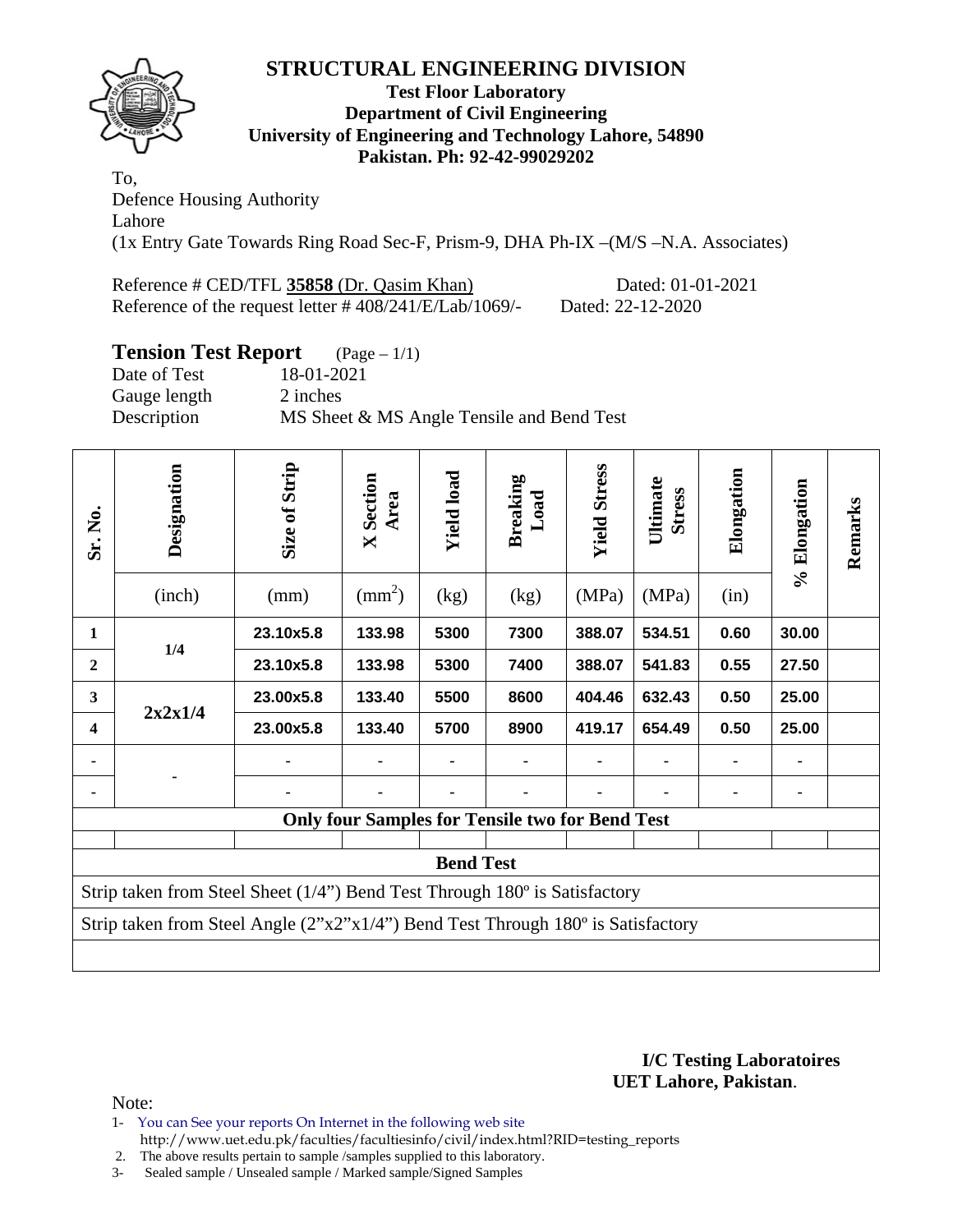

**Test Floor Laboratory Department of Civil Engineering University of Engineering and Technology Lahore, 54890 Pakistan. Ph: 92-42-99029202** 

Ref: CED/TFL/09/35933 Dated: 13-01-2021

Dated of Test: 18-01-2021

**To Sub Divisional Officer Public Health Engg. Sub Division Malikwal (Construction of Sewerage in UC Gunian Village Sanda)** 

Subject: **TESTING OF R.C.C. PIPE [ASTM-C76 – 08a]** (Page:1/2)

Reference to your letter No. 8/MW, dated 20.12.2020 on the subject cited

above. One R.C.C. Pipe as received by us has been tested. The results are tabulated as

under.

| Sr.<br>N <sub>0</sub> | Nominal<br>Size | oaded.<br>ength<br>ength<br>Total<br>$\blacksquare$<br>— |        | <b>Diameter</b><br><b>Diameter</b><br>External<br>Internal |        | load<br>Thickness<br>Wall<br>Proof |       | Ultimate<br><b>bad</b><br>⊨ | <b>Stress</b><br>Proof           | Ultimate<br><b>Stress</b>        |  |
|-----------------------|-----------------|----------------------------------------------------------|--------|------------------------------------------------------------|--------|------------------------------------|-------|-----------------------------|----------------------------------|----------------------------------|--|
|                       | (inch)          | (foot)                                                   | (foot) | (foot)                                                     | (foot) | (inch)                             | (kg)  | (kg)                        | <b>Pound/Linear</b><br>foot/foot | <b>Pound/Linear</b><br>foot/foot |  |
|                       | 12              | 7.77                                                     | 7.34   | 1.33                                                       | 0.98   | 2.07                               | 11000 | 15300                       | 3371                             | 4689                             |  |

**I/C Testing Laboratoires UET Lahore, Pakistan**.

Note:

1- You can See your reports On Internet in the following web site

http://www.uet.edu.pk/faculties/facultiesinfo/civil/index.html?RID=testing\_reports

2. The above results pertain to sample /samples supplied to this laboratory.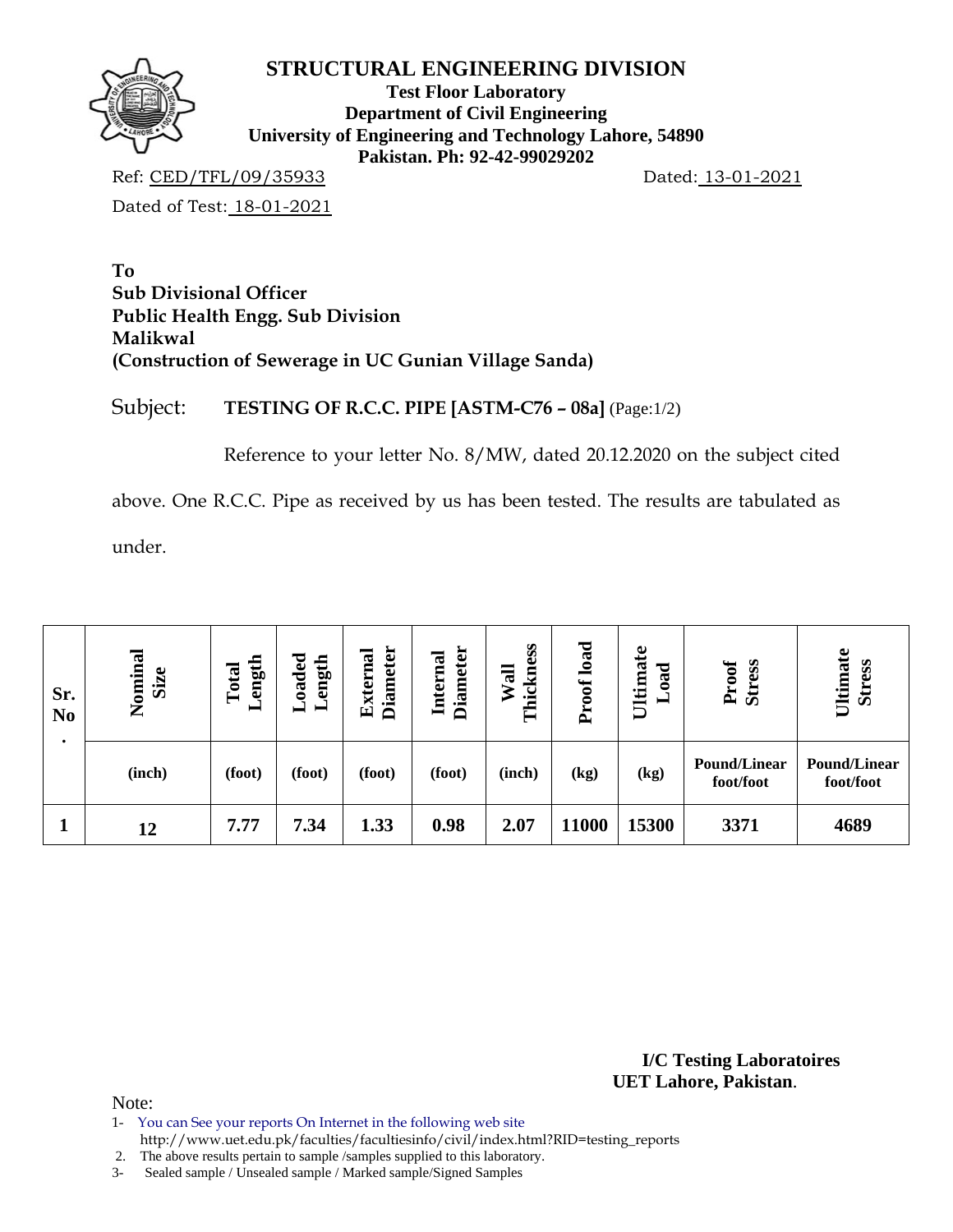

**Test Floor Laboratory Department of Civil Engineering University of Engineering and Technology Lahore, 54890 Pakistan. Ph: 92-42-99029202** 

Ref: CED/TFL/09/35933 Dated: 13-01-2021

Dated of Test: 18-01-2021

**To Sub Divisional Officer Public Health Engg. Sub Division Malikwal (Construction of Sewerage in UC Gunian Village Sanda)** 

Subject: **TESTING OF R.C.C. PIPE [ASTM-C76 – 08a]** (Page:2/2)

Reference to your letter No. 8/MW, dated 20.12.2020 on the subject cited

above. One R.C.C. Pipe as received by us has been tested. The results are tabulated as

under.

| Sr.<br>N <sub>0</sub> | Nominal<br>Size | oaded.<br>ength<br><b>Angth</b><br>Total<br>$\blacksquare$<br>— |        | <b>Diameter</b><br><b>Diameter</b><br>External<br>Internal |        | load<br>Thickness<br>Wall<br>Proof |      | Ultimate<br><b>bad</b><br>⊣ | <b>Stress</b><br>Proof           | Ultimate<br><b>Stress</b>        |  |
|-----------------------|-----------------|-----------------------------------------------------------------|--------|------------------------------------------------------------|--------|------------------------------------|------|-----------------------------|----------------------------------|----------------------------------|--|
|                       | (inch)          | (foot)                                                          | (foot) | (foot)                                                     | (foot) | (inch)                             | (kg) | (kg)                        | <b>Pound/Linear</b><br>foot/foot | <b>Pound/Linear</b><br>foot/foot |  |
|                       | 18              | 7.82                                                            | 7.30   | 1.92                                                       | 1.50   | 2.49                               | 7600 | 12000                       | 1530                             | 2415                             |  |

**I/C Testing Laboratoires UET Lahore, Pakistan**.

Note:

1- You can See your reports On Internet in the following web site

http://www.uet.edu.pk/faculties/facultiesinfo/civil/index.html?RID=testing\_reports

2. The above results pertain to sample /samples supplied to this laboratory.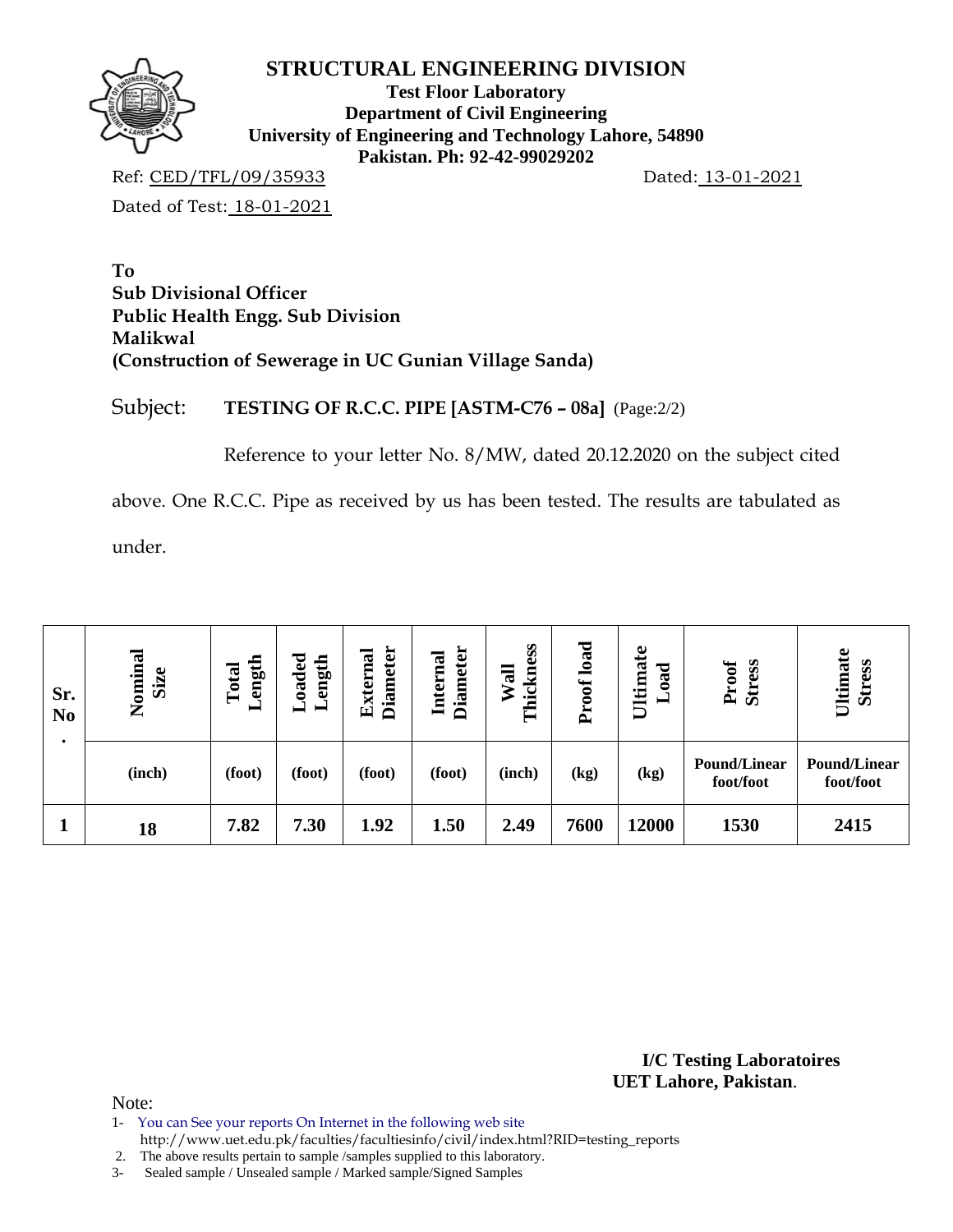

#### **Test Floor Laboratory Department of Civil Engineering University of Engineering and Technology Lahore, 54890 Pakistan. Ph: 92-42-99029202**

To, Defence Housing Authority Lahore (Infra Development Work, Sector- R, DHA Ph-VII-(M/S DHA-C)) (Koh-i-Noor Steel)

| Reference # CED/TFL 35943 (Dr. Qasim Khan)                  | Dated: 15-01-2021 |
|-------------------------------------------------------------|-------------------|
| Reference of the request letter $\# 408/241/E/Lab/15/4R/HW$ | Dated: 15-01-2021 |

## **Tension Test Report** (Page -1/1)

Gauge length 8 inches

Date of Test 18-01-2021 Description Deformed Steel Bar Tensile and Bend Test as per ASTM-A615

| Sr. No.        | Weight                                                          |                   | Diameter/<br>size       |                | Area<br>$(in^2)$ | <b>Yield load</b> | <b>Breaking</b><br>Load |         | <b>Yield Stress</b><br>(psi) | <b>Ultimate Stress</b><br>(psi) |                | Elongation     | % Elongation   | Remarks |
|----------------|-----------------------------------------------------------------|-------------------|-------------------------|----------------|------------------|-------------------|-------------------------|---------|------------------------------|---------------------------------|----------------|----------------|----------------|---------|
|                | (1bsft)                                                         | Nominal<br>$(\#)$ | <b>Actual</b><br>(inch) | Nominal        | Actual           | (kg)              | (kg)                    | Nominal | Actual                       | Nominal                         | Actual         | (inch)         |                |         |
| $\mathbf{1}$   | 0.388                                                           | $\mathbf{3}$      | 0.381                   | 0.11           | 0.114            | 3400              | 5400                    | 68200   | 65760                        | 108200                          | 104500         | 1.10           | 13.8           |         |
| $\overline{2}$ | 0.371                                                           | $\mathbf{3}$      | 0.373                   | 0.11           | 0.109            | 3500              | 4900                    | 70200   | 70690                        | 98200                           | 99000          | 1.20           | 15.0           |         |
|                |                                                                 | ۰                 |                         |                |                  |                   |                         |         |                              |                                 | $\blacksquare$ | ۰              |                |         |
|                | ۰                                                               | $\blacksquare$    | $\blacksquare$          | ۰              | $\blacksquare$   |                   |                         |         | ۰                            | $\blacksquare$                  | $\blacksquare$ | $\blacksquare$ | $\blacksquare$ |         |
|                | $\blacksquare$                                                  | ۰                 |                         | $\blacksquare$ | $\blacksquare$   |                   |                         |         | $\blacksquare$               |                                 | $\blacksquare$ | $\blacksquare$ |                |         |
|                | $\blacksquare$                                                  | ۰                 |                         | $\blacksquare$ | $\blacksquare$   | $\blacksquare$    |                         |         | ۰                            |                                 | $\blacksquare$ | ۰              | ٠              |         |
|                | Note: only two samples for tensile and one sample for bend test |                   |                         |                |                  |                   |                         |         |                              |                                 |                |                |                |         |
|                |                                                                 |                   |                         |                |                  |                   |                         |         |                              |                                 |                |                |                |         |
|                |                                                                 |                   |                         |                |                  |                   | <b>Bend Test</b>        |         |                              |                                 |                |                |                |         |
|                | #3 Bar Bend Test Through 180° is Satisfactory                   |                   |                         |                |                  |                   |                         |         |                              |                                 |                |                |                |         |
|                |                                                                 |                   |                         |                |                  |                   |                         |         |                              |                                 |                |                |                |         |
|                |                                                                 |                   |                         |                |                  |                   |                         |         |                              |                                 |                |                |                |         |

**I/C Testing Laboratoires UET Lahore, Pakistan**.

Note:

1- You can See your reports On Internet in the following web site http://www.uet.edu.pk/faculties/facultiesinfo/civil/index.html?RID=testing\_reports

2. The above results pertain to sample /samples supplied to this laboratory.